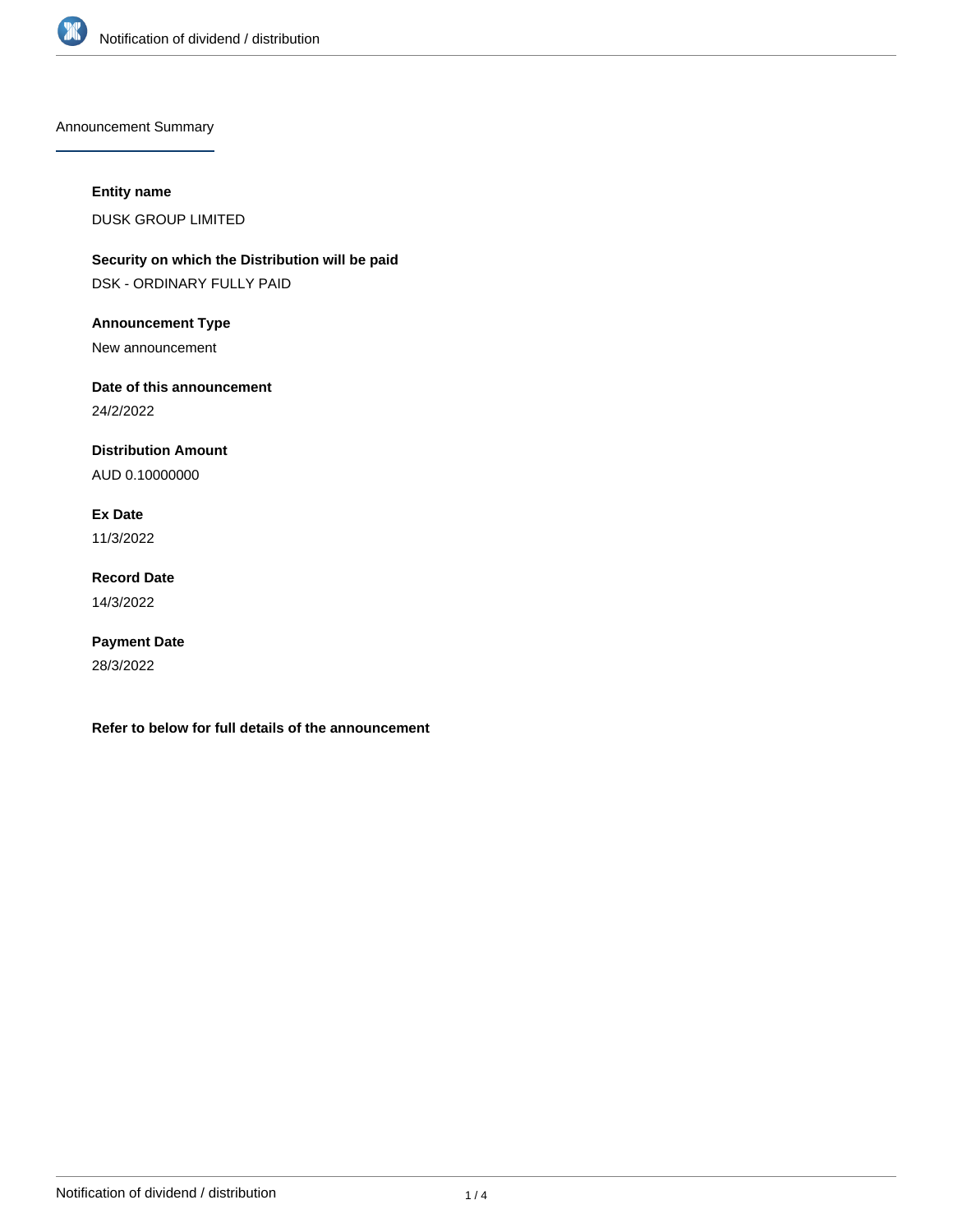

Announcement Details

Part 1 - Entity and announcement details

### **1.1 Name of +Entity**

DUSK GROUP LIMITED

**1.2 Registered Number Type** ABN

**Registration Number**

38603018131

**1.3 ASX issuer code** DSK

### **1.4 The announcement is** New announcement

**1.5 Date of this announcement** 24/2/2022

**1.6 ASX +Security Code** DSK

**ASX +Security Description** ORDINARY FULLY PAID

Part 2A - All dividends/distributions basic details

**2A.1 Type of dividend/distribution C** Ordinary

**2A.2 The Dividend/distribution:**

relates to a period of six months

**2A.3 The dividend/distribution relates to the financial reporting or payment period ending ended/ending (date)** 28/2/2022

# **2A.4 +Record Date**

14/3/2022

**2A.5 Ex Date** 11/3/2022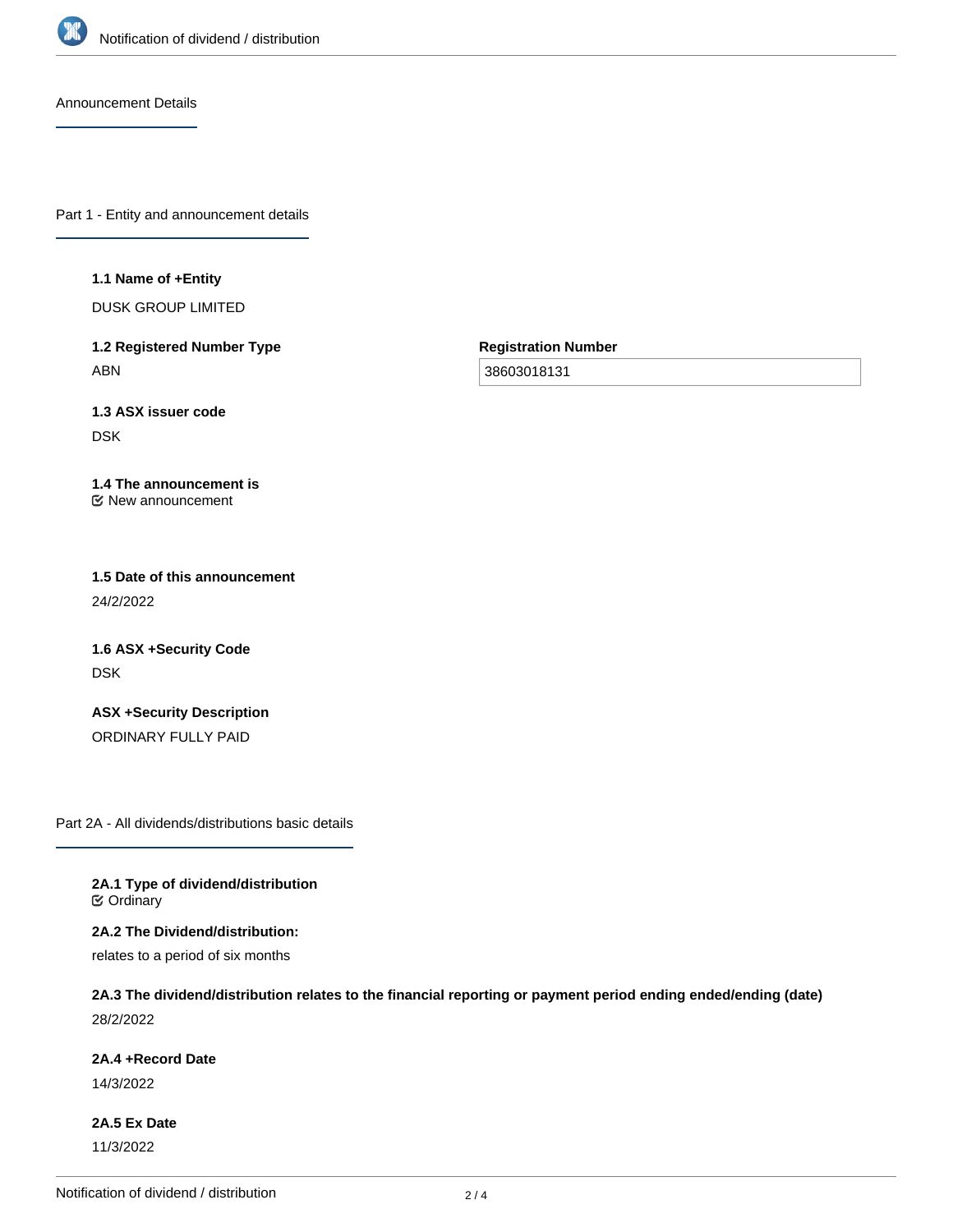### **2A.6 Payment Date**

28/3/2022

**2A.7 Are any of the below approvals required for the dividend/distribution before business day 0 of the timetable?**

- **•** Security holder approval
- **Court approval**
- **Lodgement of court order with +ASIC**
- **ACCC approval**
- **FIRB approval**
- **Another approval/condition external to the entity required before business day 0 of the timetable for the dividend/distribution.**

No

**2A.8 Currency in which the dividend/distribution is made ("primary currency")**

AUD - Australian Dollar

**2A.9 Total dividend/distribution payment amount per +security (in primary currency) for all dividends/distributions notified in this form**

AUD 0.10000000

**2A.10 Does the entity have arrangements relating to the currency in which the dividend/distribution is paid to securityholders that it wishes to disclose to the market?** No

**2A.11 Does the entity have a securities plan for dividends/distributions on this +security?** We do not have a securities plan for dividends/distributions on this security

**2A.12 Does the +entity have tax component information apart from franking?** No

Part 3A - Ordinary dividend/distribution

| 3A.1 Is the ordinary dividend/distribution estimated at     | 3A.1a Ordinary dividend/distribution estimated amount      |
|-------------------------------------------------------------|------------------------------------------------------------|
| this time?                                                  | per +security                                              |
| C⁄No                                                        | AUD                                                        |
| 3A.1b Ordinary Dividend/distribution amount per<br>security |                                                            |
| AUD 0.10000000                                              |                                                            |
| 3A.2 Is the ordinary dividend/distribution franked?         | 3A.2a Is the ordinary dividend/distribution fully franked? |
| $\alpha$ Yes                                                | $\alpha$ Yes                                               |